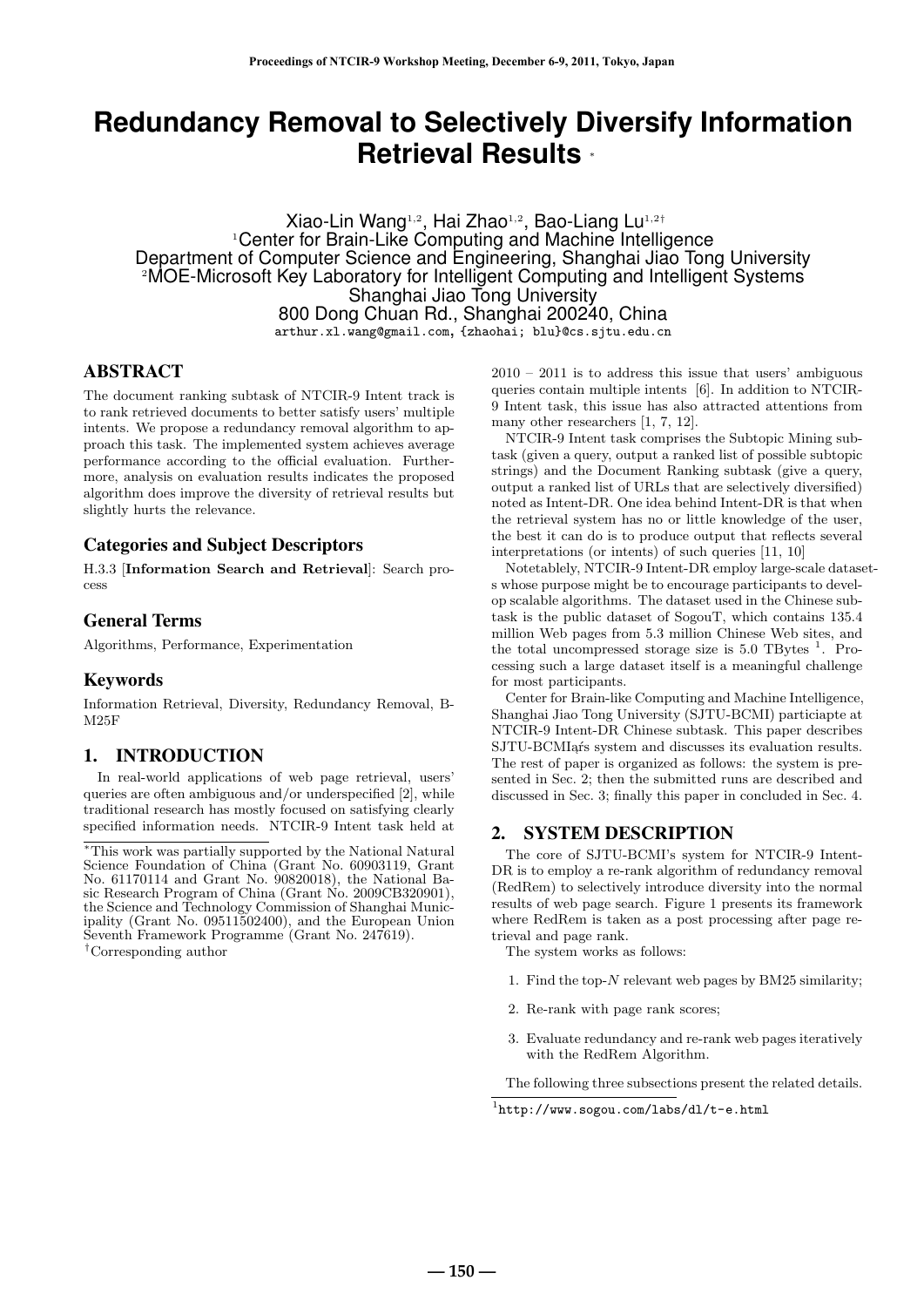

**Figure 1: Framework of SJTU-BCMI's system for NTCIR-9 Intent-DR subtask**

## 2.1 Page Retrieval with BM25/BM25F

The page retrieval component is a modified Lucene search engine. Lucene is an open source search engine powered by the Apache Software Foundation<sup>2</sup>. The default similarity model of Lucene is a combination of a boolean model and a vector space model<sup>3</sup>. Standard BM25 and BM25F similarity as 1 is implemented based on Lucene by us [8, 13], which slightly raises the accuracy according to our pilot experiments.

The implement of BM25F follows the Formula 1 presented at [5].

$$
BM25F(d,q) = \sum_{t \in q} \frac{tf(t,d)}{k_1 + tf(t,d)} \cdot idf(t) \tag{1}
$$

$$
tf(t,d) = \sum_{c \in d} w_c * tf_c(t,d)
$$
 (2)

$$
tf_c(t,d) = \frac{occur_c(t,d)}{1 - b_c + b_c \frac{l_{d,c}}{l_c}} \tag{3}
$$

$$
idf(t) = log \frac{N - n(t) + 0.5}{n(t) + 0.5}
$$
 (4)

where *d* is a document, *q* is a query, *t* represents a word, *c* represents a field contained in *d*,  $occur_c(t, d)$  is the occurrences of *t* in *c* of *d*,  $l_{d,c}$  is the length of *c* at *d*,  $l_c$  is the average length of  $c$ , N is the number of documents,  $n(t)$  is the number of documents containing *t*, and the rest notations of  $k_1, w_c$  and  $b_c$  are parameters.  $tf_c(t, d)$  is called the field term frequency function,  $tf(t, d)$  is called term frequency function, and  $\mathrm{i} df(t)$  is called inverse document frequency.

A Chinese tokenizer named Institute of Computing Technology – Chinese Lexical Analysis System(ICTCLAS) is employed to preprocess the Chinese text of both web pages and queries  $\begin{bmatrix} 14 \end{bmatrix}$ <sup>4</sup>. ICTCLAS is an integrated Chinese lexical analysis system based on multi-layer HMM, including word segmentation, Part-Of-Speech tagging and unknown words recognition <sup>5</sup>. Following is an example of ICTCLASA:

沙拉/n 制作/v 是/vshi 将/p 各种/rz 凉/ng 透/v 了/ule 的/ude1 熟料/n 或是/c 可以/v 直接/ad 食用/v 的/ude1 生

料/n 加工/v 成/v 较/d 小/a 的/ude1 形状/n。

#### 2.2 Re-rank with Page Rank Scores

SogouT-Rank is one of the resources released with the SogouT which is the data set of NTCIR-9 Intent-DR Chinese subtask <sup>6</sup>. SogouT-Rank contains the page rank scores for each pages in SogouT. SJTU-BCMI's system employ these scores to re-rank the result of page retrieval.

The Formula 5 is used in SJTU-BCMI's system, which is a straight combination of BM25F scores and page rank scores.

$$
score(d,q) = \frac{BM25F(d,q)}{\max_{d' \in D} BM25F(d',q)}
$$
(5)

$$
+\lambda \frac{PR(d)}{\max_{d' \in D} PR(d')} \tag{6}
$$

where  $PR(d)$  is the page rank score of document  $d, D$  is the set of retrieved documents, and  $\lambda$  is a parameter.

#### 2.3 Redundancy Removal Algorithm (RedRem)

RedRem is a iterative re-rank algorithm (see Figure 2). In each iteration, it evaluates the documents which have not been put into the final results according to their original scores and information redundancies against the final results.

A core component of RedRem is to measure the information redundancy between one document and a collection of other documents, noted as *fRED*(*p, U*) in Figure 2. The Formula 7 is taken as the measurement of information redundancy, which counts the overlapped and non-overlapped unigrams based on the bag-of-word model.

$$
f_{RED}(d, U) = \alpha \frac{|d \cap U|}{|d|} + \beta \frac{|\{w|w \in d, w \notin U\}|}{|d|}
$$
(7)

where  $\alpha$  and  $\beta$  are two parameters, U is a set of accepted documents,  $|d|$  is the number of words in  $d$ ,  $d \cap U$  is the number of *d*'s words found in a member of *U*, and  $d \cap \overline{U}$  is the number of *d*'s words not found in any member of *U*.

# 3. EXPERIMENTS

# 3.1 Experimental Settings

 $^2$ http:// $1$ ucene.apache.org/

 $^3$ http://lucene.apache.org/java/2\_9\_0/api/core/org/ apache/lucene/search/Similarity.html

<sup>4</sup> http://ictclas.org/

<sup>5</sup> http://morphix-nlp.berlios.de/manual/node12.html

 $^6$ http://www.sogou.com/labs/dl/t-rank.html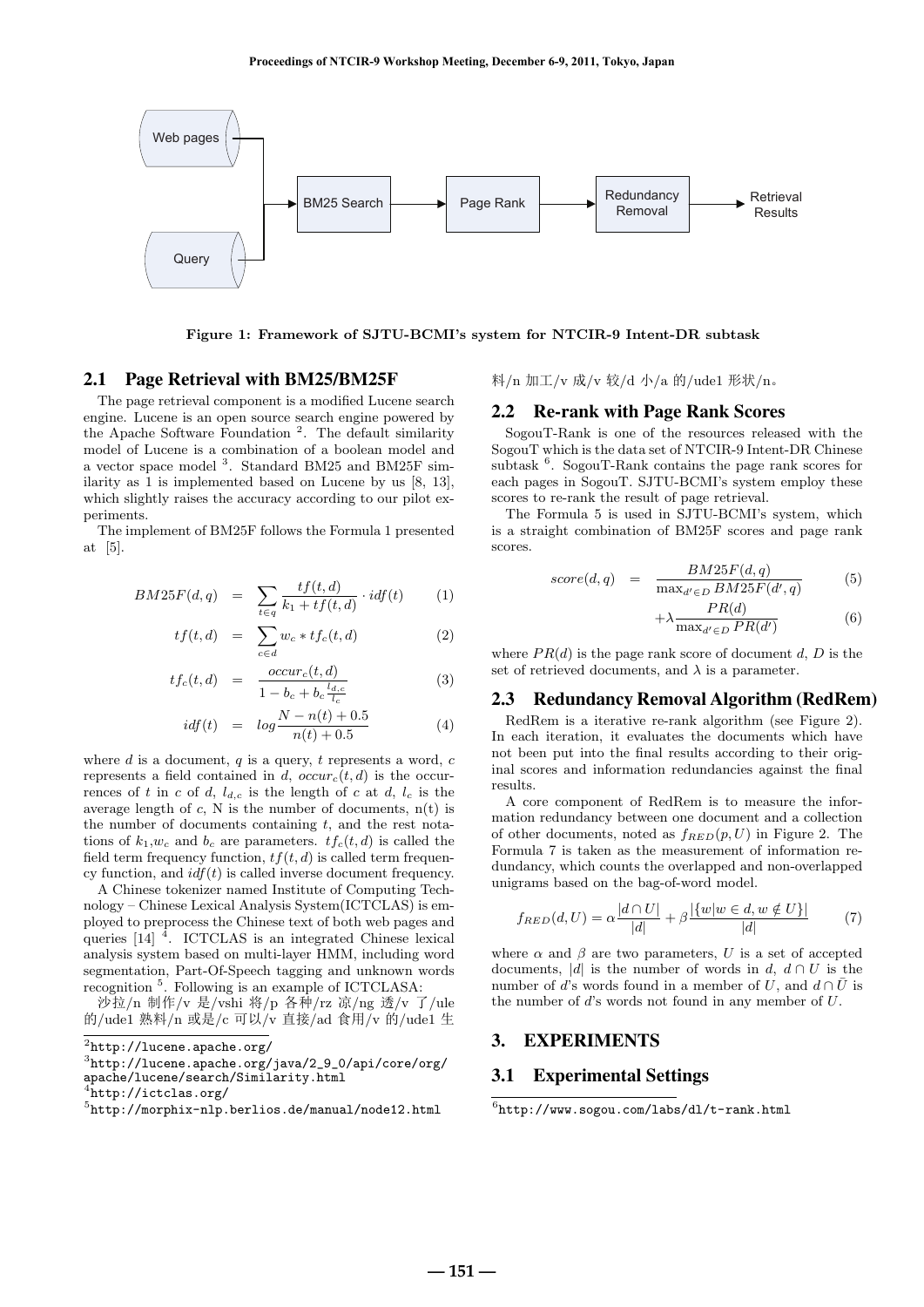#### **Proceedings of NTCIR-9 Workshop Meeting, December 6-9, 2011, Tokyo, Japan**

**Require:** a list of retrieved documents  $S = \{(d_i, s_i)|i = 1, ..., n\}$  where  $d_i$  is a document and  $s_i$  is the normalized confidence score subjected to  $s_1 = 1$  and  $s_i \geq s_{i+1}$ .

**Ensure:** a re-ranked list of documents  $U = \{(p_{k_j}, u_j) | j = 1, ..., n\}$  where  $d_{k_j}$  is the j-th page and  $u_j$  is its updated score.

*U* ← { $(d_1, s_1)$ } **for all**  $j, j = 2, ..., n$  **do** for all  $t, t = i, \ldots, n$  do  $u_t = s_t - f_{RED}(d_t, U)$ **end for**  $k_j \leftarrow argmax_t(u_t)$ add  $(d_{k_j}, u_j)$  into  $U$ **end for return** *U*

#### **Figure 2: Redundancy Removal (RedRem) algorithm**

**Table 1: Description of SJTU-BCMI submitted runs to Intent-DR Chinese subtask**

| Runs           | Page retrieval | Page rank?( $\lambda$ ) | $RedRem?(\alpha,\beta)$ |
|----------------|----------------|-------------------------|-------------------------|
| SJTUBCMI-D-C-1 | $BM25F^a$      | Yes(0.4)                | $Yes(0.1,-0.9)$         |
| SJTUBCMI-D-C-2 | $BM25F^a$      | Yes(0.4)                | No                      |
| SJTUBCMI-D-C-3 | $BM25F^a$      | Nο                      | No                      |
| SJTUBCMI-D-C-4 | $BM25^b$       | Yes(0.4)                | $Yes(0.1, -0.9)$        |
| SJTUBCMI-D-C-5 | $BM25^b$       | Nο                      | $Yes(0,-0.9)$           |

<sup>a</sup> The parameters are  $k_1$ =4,  $b_{title}$ =0.25,  $w_{title}$ =4,  $b_{main}$ =0.25,  $w_{main}$ =1.

<sup>b</sup> The parameters are  $k_1=4, b=0.25$ .

Five runs of SJTU-BCMI are submitted to NTCIR-9 Intent-DR Chinese subtask. Table 1 summarizes the approach of each run. The parameters are tuned to maximum performances on the evaluation dataset. BM25F considers that a document consists of a title and a main body, which are the output of our HTML parser. In contrast, BM25 combines the title and the main body into a single piece of text.

#### 3.2 Experimental Results

NTCIR-9 INTENT-DR employ three evaluation matrices: intent recall(I-rec), D-nDCG which measures overall relevance across intents and D#-nDCG which is a linear combination of intent recall [11, 9, 6]. Among these three matrices, D#-nDCG is taken as the primary matrices, and it is a simple average of I-rec and D-nDCG as the default setting of the NTCIREVAL [9]

The evaluation results of SJTU-BCMI's runs are presented at Table 2. On the aspect of diversity (*I −rec*), RedRem does provide higher performances as expected, as scores of RUN1, RUN4 and RUN5 are all higher than those of RUN2 and RUN3. On the aspect of relevance  $(D - nDCG)$ , RedRem slightly hurts the performances.

# 4. CONCLUSIONS

In this paper, we proposed a Redundancy Removal (RedRem) method to stress the problem of intent search. The implemented system achieves average performances at NTCIR-9 Intent-DR Chinese subtask. The proposed RedRem improves the quality of search results on the aspect of intent search, but slight hurts the on the aspect of global relevance.

The core of Redundancy Removal is to measure the information redundancy between a document and a set of other documents. In the future we will put more effort on this issue. A instant attempt is to employ bag-of-ngrams model instead of bag-of-word(unigrams) model, which is a popular technique of evaluating semantic overlapping between natural language texts in such domains as machine translation and automatic summarization [4, 3]. Other attempts might be to leverage hierarchical clustering models and topic models.

# 5. REFERENCES

- [1] R. Agrawal, S. Gollapudi, A. Halverson, and S. Ieong. Diversifying search results. In *Proceedings of the Second ACM International Conference on Web Search and Data Mining*, pages 5–14. ACM, 2009.
- [2] C. Clarke, M. Kolla, and O. Vechtomova. An effectiveness measure for ambiguous and underspecified queries. In *Advances in Information Retrieval Theory: Second International Conference on the Theory of Information Retrieval, ICTIR 2009 Cambridge, UK, September 10-12, 2009 Proceedings*, volume 5766, page 188. Springer-Verlag New York Inc, 2009.
- [3] C. Lin and E. Hovy. Automatic evaluation of summaries using n-gram co-occurrence statistics. In *Proceedings of the 2003 Conference of the North American Chapter of the Association for Computational Linguistics on Human Language Technology-Volume 1*, pages 71–78. Association for Computational Linguistics, 2003.
- [4] K. Papineni, S. Roukos, T. Ward, and W. Zhu. Bleu: a method for automatic evaluation of machine translation. In *Proceedings of the 40th annual meeting on association for computational linguistics*, pages 311–318. Association for Computational Linguistics, 2002.
- [5] J. Pérez-Agüera, J. Arroyo, J. Greenberg, J. Iglesias,

**― 152 ―**